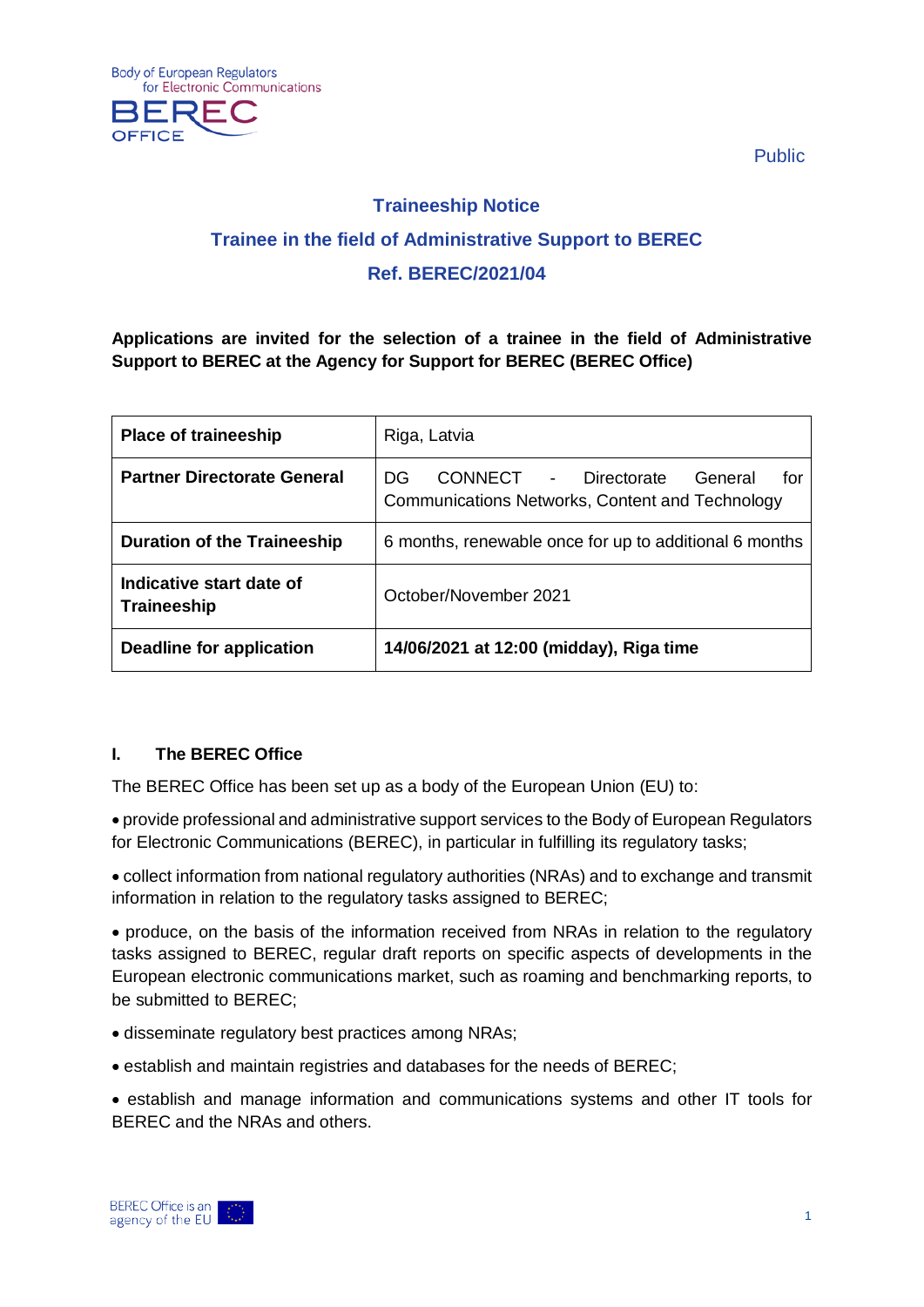For further information please consult the BEREC website: [www.berec.europa.eu](http://www.berec.europa.eu/) and [Regulation \(EU\) 2018/1971 of the European Parliament and of the Council of 11 December](https://eur-lex.europa.eu/legal-content/EN/TXT/?qid=1560490013791&uri=CELEX:32018R1971)  [2018 establishing the Body of European Regulators for Electronic Communications \(BEREC\)](https://eur-lex.europa.eu/legal-content/EN/TXT/?qid=1560490013791&uri=CELEX:32018R1971)  [and the Agency for Support for BEREC \(BEREC Office\), amending Regulation \(EU\)](https://eur-lex.europa.eu/legal-content/EN/TXT/?qid=1560490013791&uri=CELEX:32018R1971)  [2015/2120 and repealing Regulation \(EC\) No 1211/2009](https://eur-lex.europa.eu/legal-content/EN/TXT/?qid=1560490013791&uri=CELEX:32018R1971) (Text with EEA relevance).

## **II. The traineeship**

The aim of this traineeship programme is to attract highly qualified applicants who are competent and strongly motivated.

The traineeship will offer the possibility to university graduates with background in a relevant field to gain experience in the work of the EU in general and in the work of the BEREC Office in particular.

The selected trainee will be assigned to the Programme Management Unit, to the Working Group Organisational Support team.

Duties include:

- Providing support to the BEREC working group meetings, external or internal workshops and other events organised by Programme Management Unit, incl. by booking the AVC or venue facilities, circulating the meeting documents, monitoring the registration of participants, and undertaking follow-up actions after the events;
- Providing support to the organisation of training courses for BEREC experts;
- Providing support during public consultations and summarising the contributions received from BEREC stakeholders;
- Support in the reorganisation of the information of the Programme Management Unit on the internal shared drive and on the Agency's website;
- Support in maintaining and updating files and/or databases within the scope of responsibilities of the Programme Management Unit;
- Maintaining and updating mailing and contact lists of BEREC Working Groups;
- Providing support in interaction with stakeholders (internal and external) by helping preparing replies to queries for information;
- Organise internal meetings, workshops, and seminars;
- In the interest of the service, the trainee may be assigned other duties within the scope of activities performed within the Unit as appropriate.

The tasks and duties of the trainee might be further tailored after the start of the traineeship. The trainee may be required to assist in other areas of activity, depending on the needs of the service and his/her profile and experience.

The selected trainee will have a traineeship adviser, who will be in charge of the trainee for the entire period of the traineeship.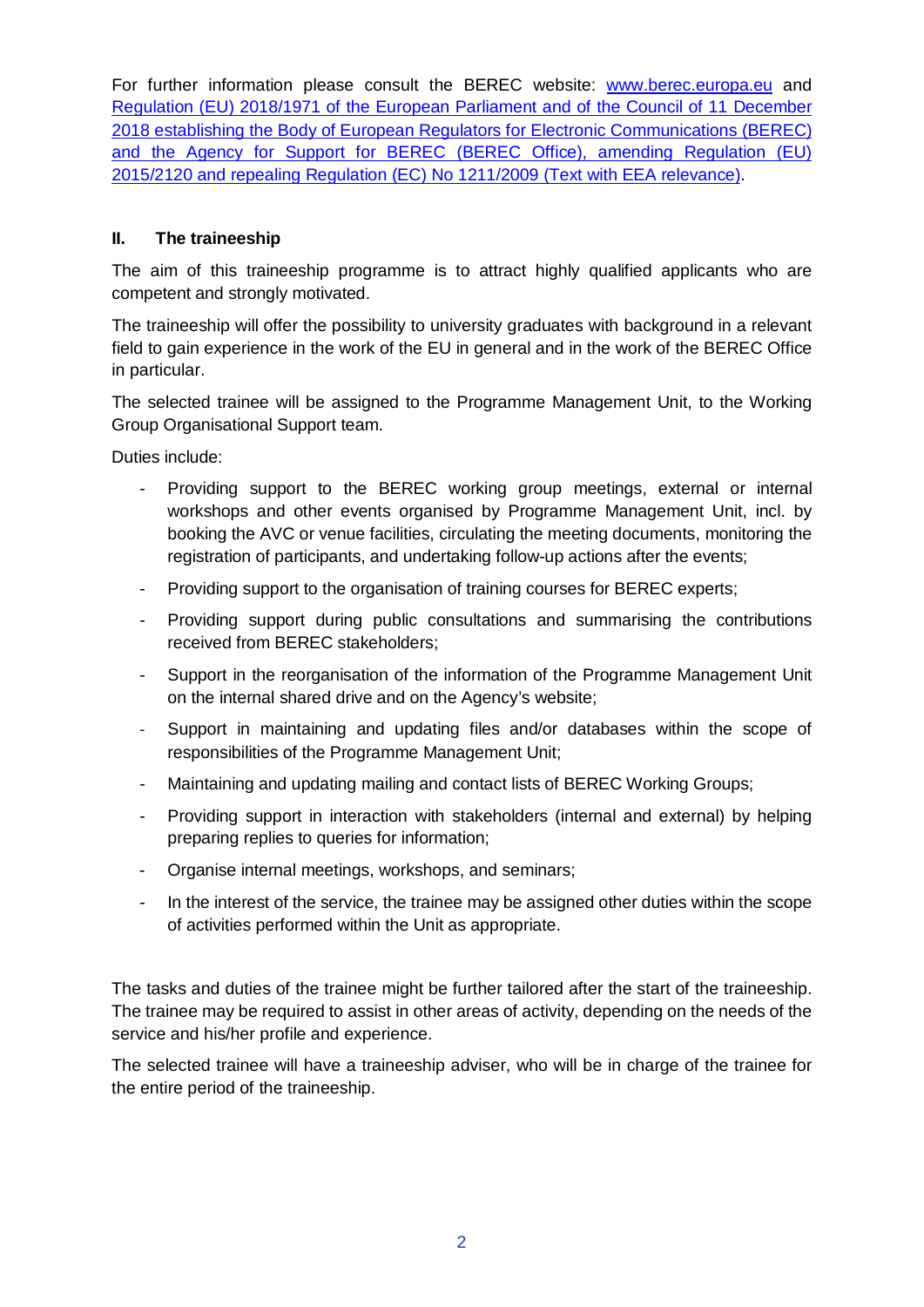#### **III. Eligibility criteria**

To be admitted to the Traineeship Programme, candidates must:

- a) be 18 years of age or older;
- b) be nationals of a Member State of the European Union;
- c) have by the beginning of the traineeship successfully completed at least three years of higher education course (university studies) or equivalent education in a field of interest to the BEREC Office attested by a diploma or relevant official certificate<sup>[1](#page-2-0)</sup>;
- d) have language skills at level C1 for the first language (thorough knowledge) and at level B2 for the second language (satisfactory knowledge), these level being defined by the Common European Framework of Reference.

Failure to comply with one or more of the eligibility criteria will result in disqualification of the concerned applicant. Trainees must not have any professional connections with third parties, which might be incompatible with their traineeship (i.e. must not work for lobbyists, legal attachés, etc.). They are not permitted to exercise any other gainful or non-gainful employment during the period of the traineeship<sup>2</sup>.

## **IV. Selection criteria**

Applications will be assessed by taking into consideration the educational background, qualifications, competences and motivation. In particular, the following criteria will be assessed when selecting applicants for this traineeship position:

1. University degree in a relevant field.

2. Satisfactory knowledge of English (level B2 according to the Language levels of the Common European Framework of Reference) to fully profit from the traineeship and to be able to follow meetings and perform adequately. Given the nature of the Agency's tasks, its working language regime and the requirements of the service, the knowledge of the English language at a level higher than B2 may be preferred.

## **V. Selection**

-

After the deadline for applications, the applications are checked towards the eligibility criteria. Eligible applications are assessed by a Selection Committee appointed by the Director.

Suitable candidates may be contacted over the phone or by means of video-conference by the members of the Selection Committee in order to check their availability, to better assess the candidates' suitability and motivation for the position, and to discuss the mutual expectations.

<span id="page-2-0"></span><sup>1</sup> ECTS points are not accepted as equivalent degree, proof of completion of full university studies shall be provided before the start of the traineeship. For examples of minimum national qualifications required by the legislation in the country where the diploma was obtained, see Annex I. Only qualifications issued by EU Member State authorities or recognised as equivalent by the relevant EU Member State authorities will be accepted. Where diplomas are obtained from a non EU country, trainees will be required to provide proof of their equivalence from a recognised authority.

<span id="page-2-1"></span><sup>&</sup>lt;sup>2</sup> The Director may admit to the Programme trainees seconded by other organizations or national entities.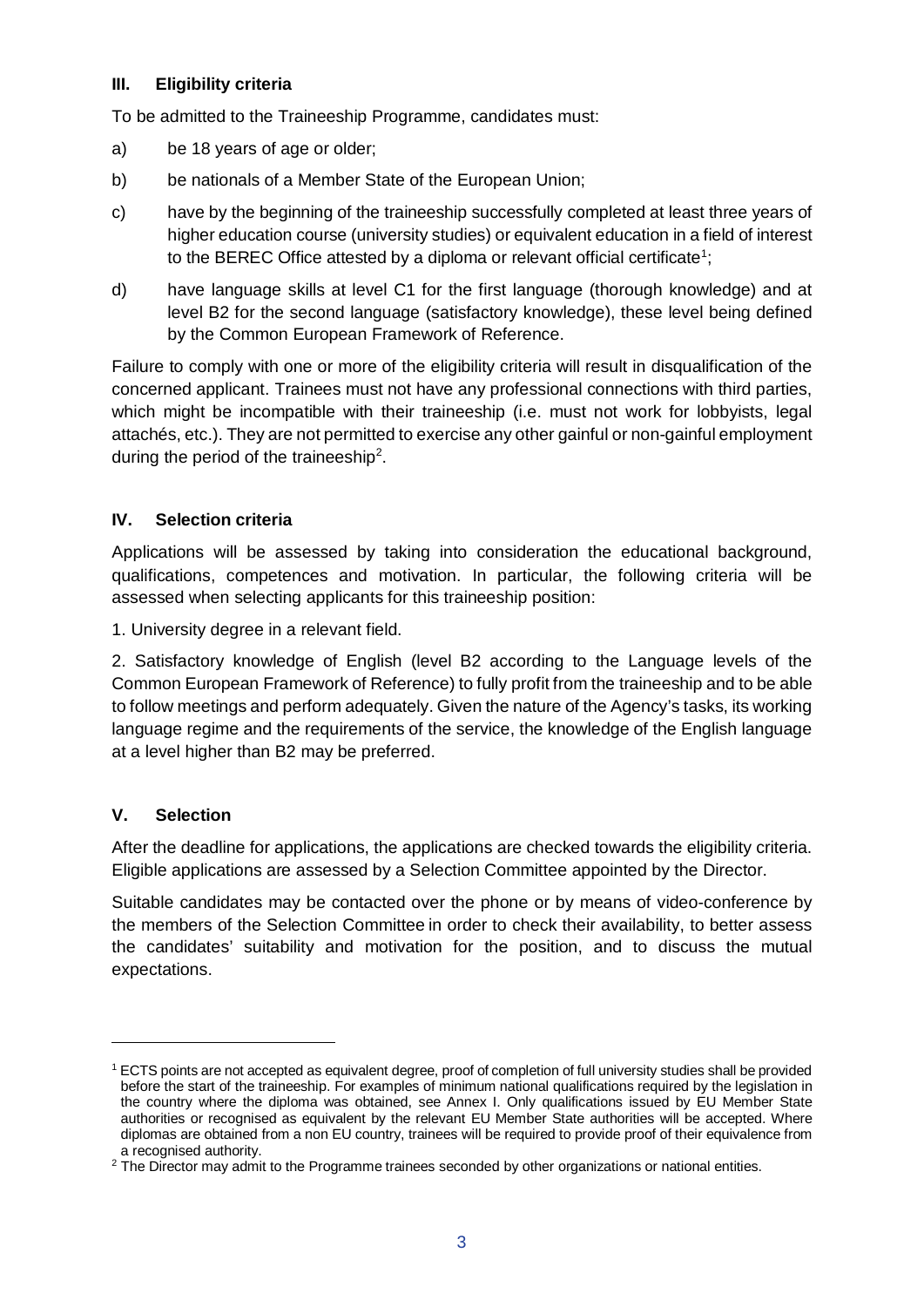The Selection Committee will finally establish a shortlist of candidates to be proposed to the Director. The candidates may be ranked in order of merit or in alphabetical order.

The Director makes the final selection of applicants on the basis of the proposals submitted by the Selection Committee. Regard will also be taken in respect of the maintenance of an appropriate gender balance and geographical distribution of the trainees. The Director reserves the right to proceed with a further assessment or phone interviews before taking a decision on the successful trainee.

The selection proceedings of trainees are confidential. The successful applicant is informed about the outcome of the selection procedure.

The Director may also establish a shortlist of suitable candidates for this profile. In the interest of the Service, candidates included in the shortlist may be offered a traineeship in other similar areas and/or similar duties.

#### **VI. Equal opportunities**

The BEREC Office applies a policy of equal opportunities and non-discrimination in accordance with Article 1d of the Staff Regulations and accepts and treats applications without distinction on grounds of sex, race, colour, ethnic or social origin, genetic features, language, religion, political or any other opinion, membership of a national minority, property, birth, disability, age or sexual orientation.

#### **VII. Conditions of Traineeship**

The trainee will receive a monthly grant calculated at the beginning of each calendar year and published on the BEREC Office website.<sup>[3](#page-3-0)</sup> Training periods are initially offered for a period of six months with the option reserved to the Agency to extend the traineeship only once for a period to be determined. Traineeship periods shall last at most twelve months.

The indicative starting date of traineeship is October/November 2021.

#### **VIII. Application procedure**

For their applications to be valid, candidates must apply online at the following link: [http://berec.europa.eu/eng/berec\\_office/traineeship/apply\\_on\\_line/](http://berec.europa.eu/eng/berec_office/traineeship/apply_on_line/)

and submit

-

- 1. A covering letter outlining their reasons for applying;
- 2. A curriculum vitae (CV), preferably drafted using the Europass CV format<sup>4</sup>;

Applicants are explicitly requested to highlight and give a brief account of their experience and expertise relevant to the traineeship. Applicants are invited to indicate the official length

<span id="page-3-0"></span><sup>&</sup>lt;sup>3</sup> Trainees shall be entitled to a monthly grant amounting to 25% of a basic monthly salary of a temporary agent in grade AD5, step 4, as established by Decision of the Management Committee No MC/2016/02 as amended by Decision No MC/2018/02. **The grant for the year 2021 has been determined to be EUR 1063,26.** 

<span id="page-3-1"></span><sup>4</sup> The Europass CV can be downloaded from the websit[e http://europass.cedefop.europa.eu/htm/index.htm](http://europass.cedefop.europa.eu/htm/index.htm)